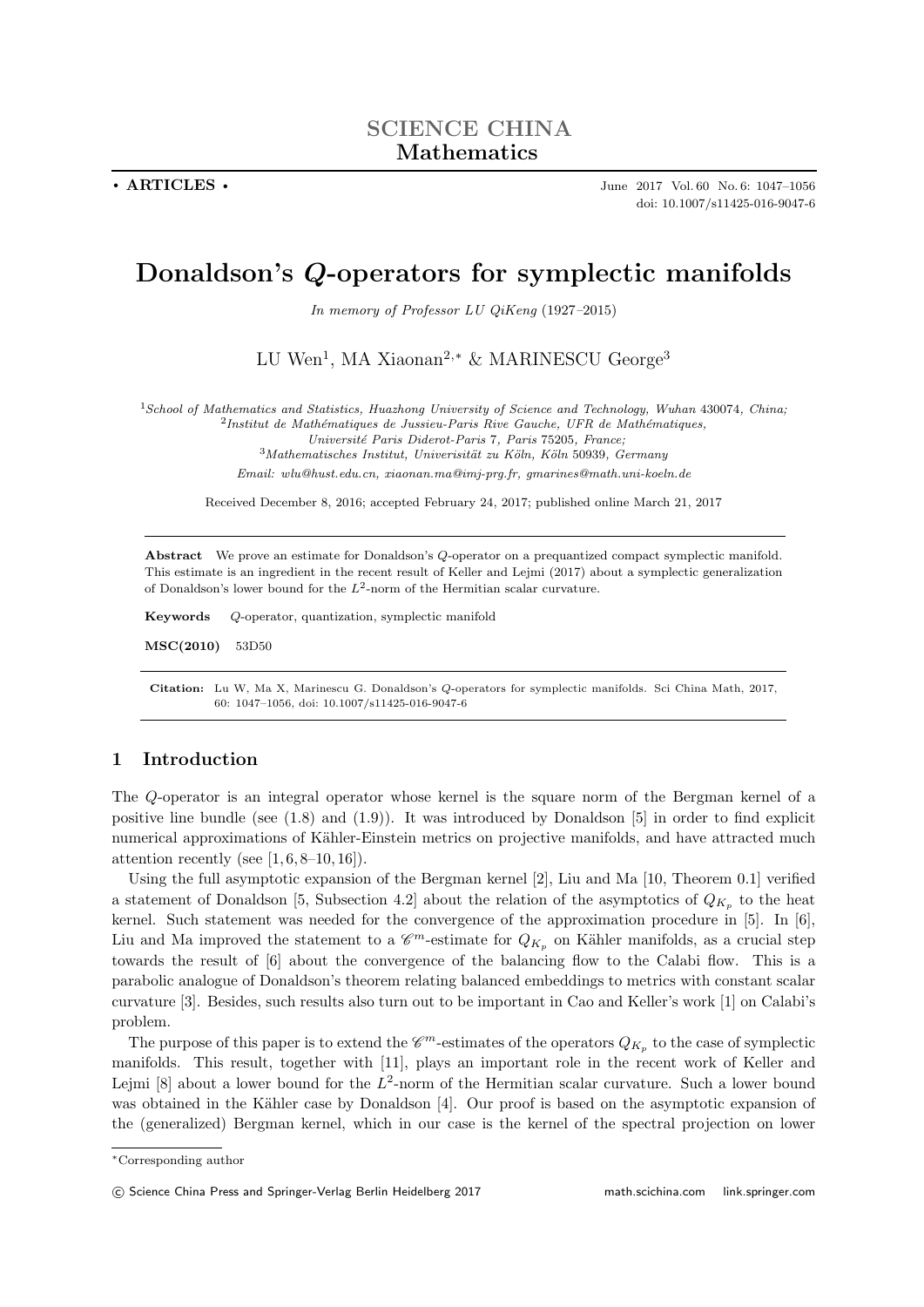lying eigenstates of the normalized Bochner Laplacian. We refer the readers to the monograph [14] (see also [12, 15]) for more information on the Bergman kernel on symplectic manifolds.

Let us describe our result in detail. Let  $(X, \omega)$  be a compact symplectic manifold of real dimension  $2n$ . Let  $(L, h^L)$  be an Hermitian line bundle on *X*, and let  $\nabla^L$  be an Hermitian connection on  $(L, h^L)$ with curvature  $R^L = (\nabla^L)^2$ . Let  $(E, h^E)$  be an auxiliary Hermitian vector bundle with Hermitian connection  $\nabla^E$ . We assume throughout the paper that  $(L, h^L)$  satisfies the pre-quantization condition

$$
\frac{\sqrt{-1}}{2\pi}R^L = \omega.
$$
\n(1.1)

We choose an almost complex structure *J* on *TX* (i.e.,  $J \in End(TX)$  and  $J^2 = -1$ ) such that  $\omega$  is *J*-invariant and  $\omega(\cdot, J \cdot) > 0$ . The almost complex structure *J* induces a splitting

$$
TX \otimes_{\mathbb{R}} \mathbb{C} = T^{(1,0)}X \oplus T^{(0,1)}X,
$$

where  $T^{(1,0)}X$  and  $T^{(0,1)}X$  are the eigenbundles of *J* corresponding to the eigenvalues  $\sqrt{-1}$  and  $-\sqrt{-1}$ , respectively.

Let  $g^{TX}(\cdot, \cdot) := \omega(\cdot, J \cdot)$  be the Riemannian metric on TX induced by  $\omega$  and J. The Riemannian volume form  $dv_X$  of  $(X, g^{TX})$  has the form  $dv_X = \omega^n/n!$ . We denote by  $L^p := L^{\otimes p}$  the tensor powers of *L* for  $p \in \mathbb{N}$  and by

$$
h^{L^p} := (h^L)^{\otimes p}, \quad h^{L^p \otimes E} = h^{L^p} \otimes h^E,
$$

the induced Hermitian metrics on  $L^p$  and  $L^p \otimes E$ , respectively. The  $L^2$ -Hermitian product on the space  $\mathscr{C}^{\infty}(X, L^p \otimes E)$  of smooth sections of  $L^p \otimes E$  on *X* is given by

$$
\langle s_1, s_2 \rangle = \int_X \langle s_1(x), s_2(x) \rangle_h L^p \otimes E \, dv_X(x). \tag{1.2}
$$

Let  $\nabla^{TX}$  be the Levi-Civita connection on  $(X, g^{TX})$ , and let  $\nabla^{L^p \otimes E}$  be the connection on  $L^p \otimes E$  induced by  $\nabla^L$  and  $\nabla^E$ . Let  $\{e_k\}$  be a local orthonormal frame of  $(TX, g^{TX})$ . The Bochner Laplacian acting on  $\mathscr{C}^{\infty}(X, L^p \otimes E)$  is given by

$$
\Delta^{L^p \otimes E} = -\sum_k [(\nabla_{e_k}^{L^p \otimes E})^2 - \nabla_{\nabla_{e_k}^{T^X e_k}}^{L^p \otimes E}]. \tag{1.3}
$$

Let  $\Phi \in \mathscr{C}^{\infty}(X, \text{End}(E))$  be Hermitian (i.e., self-adjoint with respect to  $h^E$ ). The renormalized Bochner Laplacian is defined by

$$
\Delta_{p,\Phi} = \Delta^{L^p \otimes E} - 2\pi np + \Phi. \tag{1.4}
$$

By [7] and [13, Corollary 1.2], there exists  $C_L > 0$  independent of p such that

$$
Spec(\Delta_{p,\Phi}) \subset [-C_L, C_L] \cup [4\pi p - C_L, +\infty), \tag{1.5}
$$

where  $Spec(A)$  denotes the spectrum of the operator *A*. Since  $\Delta_{p,\Phi}$  is an elliptic operator on a compact manifold, it has discrete spectrum and its eigensections are smooth. Let

$$
\mathcal{H}_p := \bigoplus_{\lambda \in [-C_L, C_L]} \text{Ker}(\Delta_{p, \Phi} - \lambda) \subset \mathscr{C}^{\infty}(X, L^p \otimes E) \tag{1.6}
$$

be the direct sum of eigenspaces of  $\Delta_{p,\Phi}$  corresponding to the eigenvalues lying in  $[-C_L, C_L]$ . In mathematical physics terms, the operator  $\Delta_{p,\Phi}$  is a semiclassical Schrödinger operator and the space  $\mathcal{H}_p$  is the space of its bound states as  $p \to \infty$ . By [14, Theorem 8.3.1],

$$
\dim \mathcal{H}_p = \int_X \mathrm{Td}(T^{(1,0)}X) \mathrm{ch}(L^p \otimes E),\tag{1.7}
$$

where  $Td(\cdot)$  and ch( $\cdot$ ) denote the Todd class and the Chern character of the corresponding complex vector bundle. The formula (1.7) agrees with the Riemann-Roch-Hirzebruch theorem and Kodaira vanishing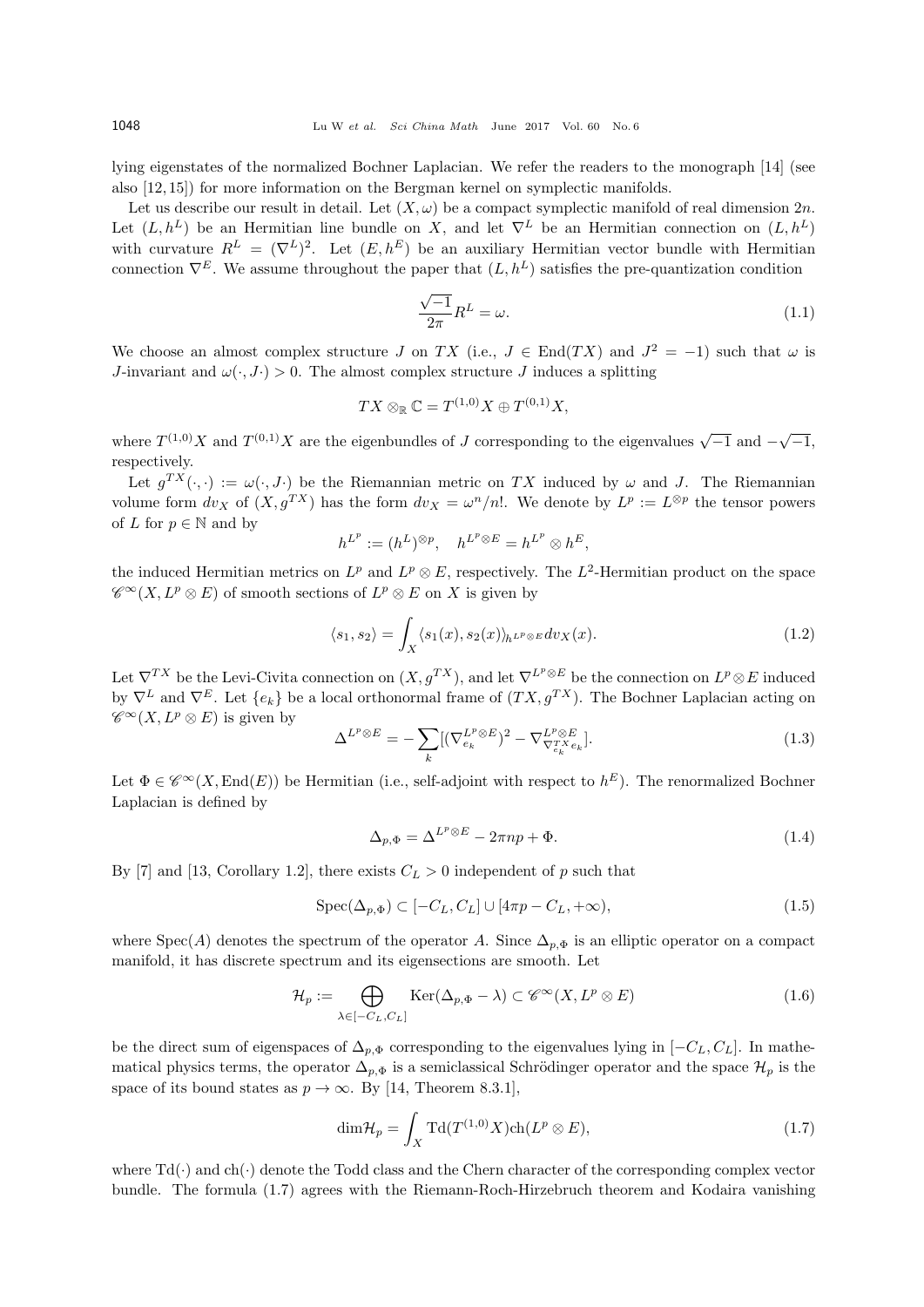theorem in the Kähler case. The space  $\mathcal{H}_p$  proves to be an appropriate replacement for the space of holomorphic sections  $H^0(X, L^p \otimes E)$  from the Kähler case.

Let  $P_{\mathcal{H}_p}$  be the orthogonal projection from  $\mathscr{C}^{\infty}(X, L^p \otimes E)$  onto  $\mathcal{H}_p$ . The kernel  $P_{\mathcal{H}_p}(x, x')$  of  $P_{\mathcal{H}_p}$ with respect to  $dv_X(x')$  is called a generalized Bergman kernel [15]. Note that

$$
P_{\mathcal{H}_p}(x,x') \in (L^p \otimes E)_x \otimes (L^p \otimes E)_{x'}^*.
$$

Set

$$
\text{Vol}(X, dv_X) = \int_X dv_X.
$$

Following Donaldson [5, Section 4], we set

$$
K_p(x, x') = |P_{\mathcal{H}_p}(x, x')|^2, \quad R_p := (\dim \mathcal{H}_p) / \text{Vol}(X, dv_X).
$$
 (1.8)

Let  $K_p$  and  $Q_{K_p}$  be the integral operators associated to  $K_p$  which is defined by for  $f \in \mathscr{C}^{\infty}(X)$ ,

$$
(K_p f)(x) = \int_X K_p(x, y) f(y) dv_X(y), \quad Q_{K_p} = \frac{1}{R_p} K_p f. \tag{1.9}
$$

The operator  $Q_{K_p}$  has been studied by Donaldson [5], Liu and Ma [6, Appendix; 10], and Ma and Marinescu  $[16, Section 6]$  in the case of Kähler manifolds.

The main result of this paper is as follows. For Kähler manifolds it was obtained by Liu and Ma [6, Appendix; 10].

**Theorem 1.1.** *For any integer*  $m \geq 0$ *, there exists a constant*  $C > 0$  *such that for any*  $f \in \mathcal{C}^{\infty}(X)$ *,* 

$$
||Q_{K_p}(f) - f||_{\mathscr{C}^m(X)} \leqslant \frac{C}{p} ||f||_{\mathscr{C}^{m+2}(X)}.
$$
\n(1.10)

*Moreover,* (1.10) *is uniform in the following sense.* Consider  $Q_{K_p}$  as a function of the parameters  $g^{TX}, h^L, \nabla^L, h^E, \nabla^E \text{ and } \Phi, \text{ i.e.,}$ 

$$
Q_{K_p} = Q_{K_p}(g^{TX}, h^L, \nabla^L, h^E, \nabla^E, \Phi).
$$

*Let M be a subset of the infinite dimensional manifold*  $\mathscr{D}$  *of all compatible tuples*  $g^{TX}, h^L, \nabla^L, h^E, \nabla^E$ *and* Φ*. Assume that*

(i) the covariant derivatives in the direction X of order  $\ell \leq 2n + m + 6$  of elements of M form a set *of tensors on*  $X \times M$  *which is bounded in the*  $\mathcal{C}^0$ -norm calculated in the direction of  $M$ ;

(ii) the projection of  $M$  on the space of Riemannian metrics is bounded below in the  $\mathscr{C}^0$ -norm. *Then there exists*  $C = C_m(\mathcal{M})$  *such that* (1.10) *holds for all tuples of parameters from*  $\mathcal{M}$ *. Moreover, the*  $\mathscr{C}^m$ *-norm in* (1.10) *can be taken on*  $X \times M$ *.* 

The organization of this paper is as follows. In Section 2, we establish the asymptotic expansion of the generalized Bergman kernel which extends [14, Subsection 8.3]. In Section 3, we prove Theorem 1.1.

### **2 Asymptotic expansion of the generalized Bergman kernel**

In this section, we assume that  $g^{TX}$  is an arbitrary *J*-invariant Riemannian metric on *X*. Let  $\Delta^{L^p \otimes E}$ be the Bochner Laplacian acting on  $\mathscr{C}^{\infty}(X, L^p \otimes E)$  associated with  $g^{TX}$  and  $\nabla^{L^p \otimes E}$ . Let  $\Phi \in$  $\mathscr{C}^{\infty}(X,\text{End}(E))$  be Hermitian.

Let  $dv_X$  be the Riemannian volume form on  $(X, g^{TX})$ . Now the Hermitian product on  $\mathscr{C}^{\infty}(X, L^p \otimes E)$ is induced by  $h^L, h^E$  and  $dv_X$ .

We identify the two form  $R^L$  with the Hermitian matrix  $\dot{R}^L \in \text{End}(T^{(1,0)}X)$  such that for  $W, Y$ *∈ T* (1*,*0)*X*,

$$
R^{L}(W,\overline{Y}) = \langle \dot{R}^{L}W,\overline{Y} \rangle. \tag{2.1}
$$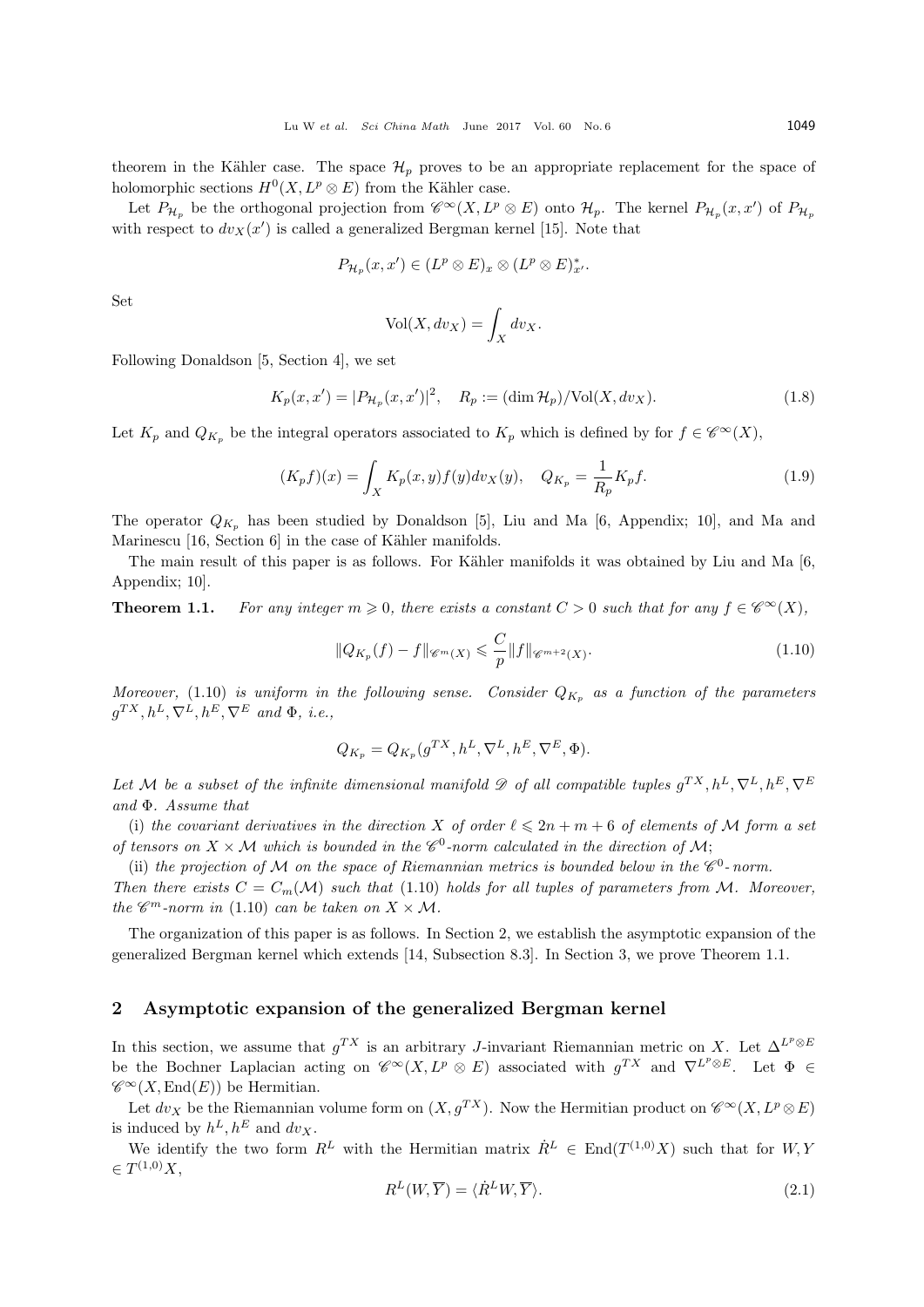Set

$$
\tau = \text{Tr} \, |_{T^{(1,0)}X} \dot{R}^L, \quad \mu_0 = \inf_{u \in T_x^{(1,0)}X, x \in X} R_x^L(u, \overline{u}) / |u|_{g^T X}^2 > 0. \tag{2.2}
$$

Note that if  $g^{TX} = \omega(\cdot, J \cdot)$ , then  $\tau = 2\pi n$  and  $\mu_0 = 2\pi$ .

Then the renormalized Bochner Laplacian is defined as

$$
\Delta_{p,\Phi} = \Delta^{L^p \otimes E} - \tau p + \Phi. \tag{2.3}
$$

By the same references as those in Section 1, there exists  $C_L > 0$  independent of *p* such that

$$
\operatorname{Spec}(\Delta_{p,\Phi}) \subset [-C_L, C_L] \cup [2\mu_0 p - C_L, +\infty). \tag{2.4}
$$

Thus  $\mathcal{H}_p$  in (1.6) is still well-defined and (1.7) holds.

Let  $P_{\mathcal{H}_p}(x, x')$  be the smooth kernel of the orthogonal projection  $P_{\mathcal{H}_p}$  from  $\mathscr{C}^{\infty}(X, L^p \otimes E)$  onto  $\mathcal{H}_p$ with respect to  $dv_X(x')$ . In this section, we study the asymptotics of  $P_{\mathcal{H}_p}(x, x')$  as  $p \to \infty$ .

Let  $a^X$  be the injectivity radius of  $(X, g^{TX})$ . We fix  $\varepsilon \in (0, a^X/4)$ . Let  $d(x, y)$  denote the Riemannian distance from *x* to *y* on  $(X, g^{TX})$ . By [14, Proposition 8.3.5] and the argument after [14, Proposition 8.3.5], we get for any  $l, m \in \mathbb{N}$  and  $0 < \theta < 1$ , there exists  $C > 0$  such that

$$
|P_{\mathcal{H}_p}(x, x')|_{\mathscr{C}^m(X \times X)} \leqslant C p^{-l}, \quad \text{if} \quad d(x, x') > \varepsilon p^{-\frac{\theta}{2}}.
$$

Now we still need to understand the asymptotics of  $P_{\mathcal{H}_p}(x, x')$  for  $d(x, x') \leq \varepsilon p^{-\frac{\theta}{2}}$ .

We recall first the procedure of [15, Subsection 1.2] and [14, Subsection 8.3].

Denote by  $B^{X}(x, \varepsilon)$  and  $B^{T_x X}(0, \varepsilon)$  the open balls in *X* and  $T_x X$  with center *x* and radius  $\varepsilon$ , respectively. We identify  $B^{T_x X}(0, \varepsilon)$  with  $B^{X}(x, \varepsilon)$  by using the exponential map of  $(X, g^{T X})$ .

We fix  $x_0 \in X$ . For  $Z \in B^{T_{x_0}X}(0,\varepsilon)$ , we identify  $L_Z, E_Z$  and  $(L^p \otimes E)_Z$  to  $L_{x_0}, E_{x_0}$  and  $(L^p \otimes E)_{x_0}$ by parallel transport with respect to the connections  $\nabla^L, \nabla^E$  and  $\nabla^{L^p \otimes E}$  along the curve

$$
\gamma_Z : [0,1] \ni u \to \exp_{x_0}^X (uZ).
$$

Then under our identification,  $P_{\mathcal{H}_p}(Z, Z')$  is a function on  $Z, Z' \in T_{x_0}X, |Z|, |Z'| < \varepsilon$ . We denote it by  $P_{\mathcal{H}_p,x_0}(Z,Z')$ . Let  $\pi:TX \times_X TX \to X$  be the natural projection from the fiberwise product of *TX* on *X*. Then we can view  $P_{\mathcal{H}_p,x_0}(Z,Z')$  as a smooth function over  $TX \times_X TX$  by identifying a section

$$
s \in \mathscr{C}^{\infty}(TX \times_X TX, \pi^*(\text{End}(E)))
$$

with the family  $(s_x)_{x \in X}$ , where  $s_x = s|_{\pi^{-1}(x)}$ .

Let  $\{e_i\}_i$  be an oriented orthonormal basis of  $T_{x_0}X$ , and let  $\{e^i\}_i$  be its dual basis. For  $\varepsilon > 0$  small enough, we extend the geometric objects from  $B^{T_{x_0}X}(0,\varepsilon)$  to  $\mathbb{R}^{2n} \simeq T_{x_0}X$  where the identification is given by

$$
(Z_1, \ldots, Z_{2n}) \in \mathbb{R}^{2n} \mapsto \sum_i Z_i e_i \in T_{x_0} X,\tag{2.6}
$$

such that  $\Delta_{p,\Phi}$  is the restriction of a renormalized Bochner-Laplacian on  $\mathbb{R}^{2n}$  associated with an Hermitian line bundle with positive curvature. In this way, we replace  $X$  by  $\mathbb{R}^{2n}$ .

At first, we denote by  $L_0$  and  $E_0$  the trivial bundles with fiber  $L_{x_0}$  and  $E_{x_0}$  on  $X_0 = \mathbb{R}^{2n}$ . We still denote by  $\nabla^L, \nabla^E$  and  $h^L$ , etc. the connections and metrics on  $L_0$  and  $E_0$  on  $B^{T_{x_0}X}(0, 4\varepsilon)$  induced by the above identification. Then  $h^L$  and  $h^E$  are identified to the constant metrics  $h^{L_0} = h^{L_{x_0}}$  and  $h^{E_0} = h^{E_{x_0}}$ .

Let  $\rho : \mathbb{R} \to [0, 1]$  be a smooth even function such that

$$
\rho(v) = 1 \quad \text{if} \quad |v| < 2, \quad \rho(v) = 0 \quad \text{if} \quad |v| > 4. \tag{2.7}
$$

Let  $\varphi_{\varepsilon}: \mathbb{R}^{2n} \to \mathbb{R}^{2n}$  be the map defined by  $\varphi_{\varepsilon}(Z) = \rho(|Z|/\varepsilon)Z$ . Then  $\Phi_0 = \Phi \circ \varphi_{\varepsilon}$  is a smooth function on  $X_0$ . Let  $g^{TX_0}(Z) = g^{TX}(\varphi_\varepsilon(Z))$  be the metric on  $X_0$ . Set  $\nabla^{E_0} = \varphi_\varepsilon^* \nabla^E$ . Then  $\nabla^{E_0}$  is the extension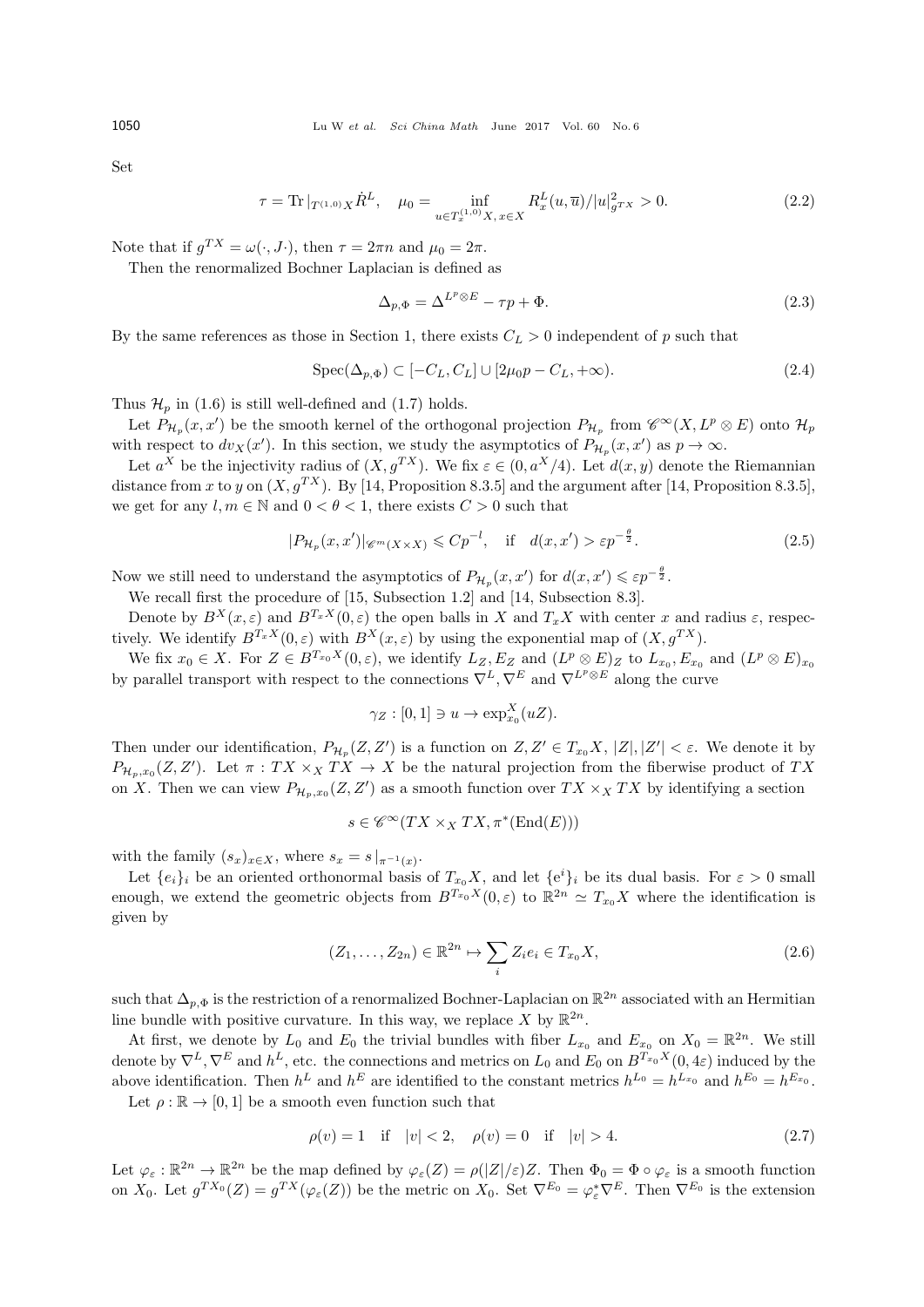of  $\nabla^E$  on  $B^{T_{x_0}X}(0,\varepsilon)$ . Denote by  $\mathcal{R} = \sum_i Z_i e_i = Z$  the radial vector field on  $\mathbb{R}^{2n}$ . We define the Hermitian connection  $\nabla^{L_0}$  on  $(L^0, h^{L_0})$  by

$$
\nabla^{L_0} |Z = \varphi_{\varepsilon}^* \nabla^L + \frac{1}{2} (1 - \rho^2(|Z|/\varepsilon)) R_{x_0}^L(\mathcal{R}, \cdot). \tag{2.8}
$$

Let  $R^{L_0}$  denote the curvature of  $\nabla^{L_0}$  and  $\{e_i\}_i$  be an orthonormal frame of  $(T X_0, g^{T X_0})$ . Let  $J_0$  be an almost complex structure on  $X_0$  compatible with  $g^{T X_0}$  and  $\frac{\sqrt{-1}}{2\pi} R^{L_0}$  such that  $J_0 = J$  on  $B^{T_{x_0} X}(0, 2\varepsilon)$ and  $J_0 = J_{x_0}$  outside  $B^{T_{x_0}X}(0, 4\varepsilon)$ . Set (see (2.2))

$$
\tau_0 = \frac{\sqrt{-1}}{2} \sum_i R^{L_0}(e_i, J_0 e_i). \tag{2.9}
$$

Let

$$
\Delta_{p,\Phi_0}^{X_0} = \Delta^{L_0^p \otimes E_0} - p\tau_0 + \Phi_0
$$

be the renormalized Bochner-Laplacian on  $X_0$  associated to the above data as in (1.4). By [15, (1.23)], there exists  $C_{L_0} > 0$  such that

$$
Spec(\Delta_{p,\Phi_0}^{X_0}) \subset [-C_{L_0}, C_{L_0}] \cup [\mu_0 p - C_{L_0}, +\infty). \tag{2.10}
$$

Let  $S_L$  be a unit vector of  $L_0$ . Using  $S_L$  and the above discussion, we get an isometry  $L_0^p \simeq \mathbb{C}$ . Let  $P_{0,\mathcal{H}_p}$ be the spectral projection of  $\Delta_{p,\Phi_0}^{X_0}$  from  $\mathscr{C}^{\infty}(X_0, L_0^p \otimes E_0) \simeq \mathscr{C}^{\infty}(X_0, E_0)$  corresponding to the interval  $[-C_{L_0}, C_{L_0}]$ , and let  $P_{0,\mathcal{H}_p}(x, x')$  be the smooth kernel of  $P_{0,\mathcal{H}_p}$  with respect to the volume form  $dv_{X_0}(x')$ . By [15, Proposition 1.3] (for  $q = 0$  therein), for any  $l, m \in \mathbb{N}$ , there exists  $C_{l,m} > 0$  such that for  $x, x' \in B^{T_{x_0}X}(0, \varepsilon)$ , we have

$$
|(P_{0,\mathcal{H}_p} - P_{\mathcal{H}_p})(x, x')|_{\mathscr{C}^m(X \times X)} \leqslant C_{l,m} p^{-l},\tag{2.11}
$$

where the  $\mathscr{C}^m$ -norm is induced by  $\nabla^{TX}, \nabla^{L}, \nabla^{E}, h^L, h^E$  and  $g^{TX}$ .

Let  $dv_{TX}$  be the Riemannian volume form on  $(T_{x_0}X, g^{T_{x_0}X})$ . Let  $\kappa(Z)$  be the smooth positive function defined by the equation

$$
dv_{X_0}(Z) = \kappa(Z)dv_{TX}(Z),\tag{2.12}
$$

with  $\kappa(0) = 1$ . Denote by  $\nabla_U$  the ordinary differentiation operation on  $T_{x_0}X$  in the direction *U*. Denote by  $t = \frac{1}{\sqrt{p}}$ . For  $s \in \mathscr{C}^{\infty}(\mathbb{R}^{2n}, E_0)$  and  $Z \in \mathbb{R}^{2n}$ , set

$$
(S_t s)(Z) = s(Z/t), \quad \nabla_t = t S_t^{-1} \kappa^{\frac{1}{2}} \nabla^{L_0} \kappa^{-\frac{1}{2}} S_t,
$$
  

$$
\mathscr{L}_t = S_t^{-1} \kappa^{\frac{1}{2}} t^2 \Delta_{p, \Phi_0}^X \kappa^{-\frac{1}{2}} S_t.
$$
 (2.13)

It follows from  $(2.10)$  and  $(2.13)$  that for  $t$  small enough (see [15,  $(1.43)$ ]),

$$
\operatorname{Spec}(\mathcal{L}_t) \subset [-C_{L_0}t^2, C_{L_0}t^2] \cup \left[\frac{1}{2}\mu_0, +\infty\right). \tag{2.14}
$$

Let  $\delta$  be the counterclockwise oriented circle in  $\mathbb C$  of center 0 radius  $\frac{1}{4}\mu_0$ . By (2.14), there exists  $t_0 > 0$ such that the resolvent  $(\lambda - \mathcal{L}_t)^{-1}$  exists for  $\lambda \in \delta$  and  $t \in (0, t_0]$ .

We denote by  $\langle \cdot, \cdot \rangle_{0,L^2}$  and  $\|\cdot\|_{0,L^2}$  the scalar product and the  $L^2$ -norm on  $\mathscr{C}^{\infty}(X_0, E_0)$  induced by  $g^{TX_0}$ as in (1.2). For  $s \in C^\infty(X_0, E_0)$ , set

$$
||s||_{t,0}^{2} = ||s||_{0}^{2} = \int_{\mathbb{R}^{2n}} |s(Z)|_{h^{E_{0}}}^{2} dv_{TX}(Z),
$$
  

$$
||s||_{t,m}^{2} = \sum_{l=1}^{m} \sum_{i_{1},\dots,i_{l}=1}^{2n} ||\nabla_{t,e_{i_{1}}} \cdots \nabla_{t,e_{i_{l}}} s||_{t,0}^{2}.
$$
 (2.15)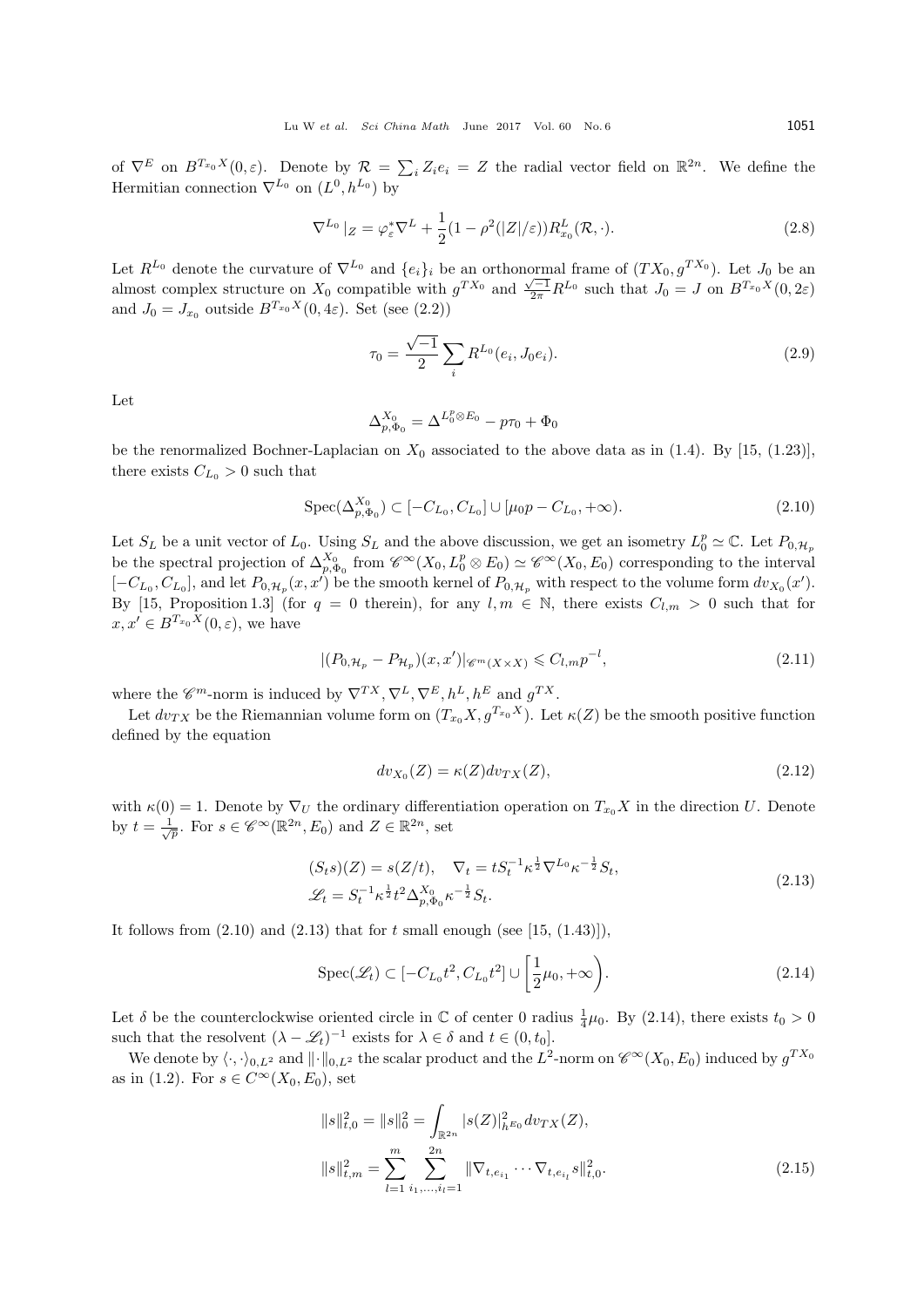We denote by  $\langle \cdot, \cdot \rangle$  the inner product on  $C^{\infty}(X_0, E_0)$  corresponding to  $|| \cdot ||_{t,0}$ . Let  $H_t^m$  be the Sobolev space of order *m* with norm  $\|\cdot\|_{t,m}$ . Let  $H_t^{-1}$  be the Sobolev space of order  $-1$  and let  $\|\cdot\|_{t,-1}$  be the norm on  $H_t^{-1}$  defined by

$$
||s||_{t,-1} = \sup_{0 \neq s' \in H_t^1} |\langle s, s' \rangle_{t,0}| / ||s'||_{t,1}.
$$

If  $A \in \mathscr{L}(H^m, H^{m'})$ , then we denote by  $||A||_t^{m,m'}$  the norm of *A* with respect to the norms  $||\cdot||_{t,m}$ and  $\|\cdot\|_{t,m'}$ .

Let  $\mathcal{P}_{0,t}$  be the orthogonal projection from  $(\mathscr{C}^{\infty}(X_0,E_0), \|\cdot\|_0)$  onto the space of the direct sum of eigenspaces of  $\mathscr{L}_t$  corresponding to the eigenvalues lying in  $[-C_{L_0}t^2, C_{L_0}t^2]$ . Let  $\mathcal{P}_{0,t}(Z, Z')$  $\mathcal{P}_{0,t,x_0}(Z,Z')$  (with  $Z,Z' \in X_0$ ) be the smooth kernel of  $\mathcal{P}_{0,t}$  with respect to  $dv_{TX}(Z')$ . Denote by  $\mathscr{C}^m(X)$  the  $\mathscr{C}^m$ -norm for the parameter  $x_0 \in X$ . By [14, (4.2.9)], we have the following extension of [15, Theorem 1.10] (for  $q = 0$ ).

**Claim.** For any  $r, m', m \in \mathbb{N}$ , there exists  $C > 0$  such that for  $t \in (0, t_0]$  and  $Z, Z' \in T_{x_0}X$ ,

$$
\sup_{|\alpha|+|\alpha'| \le m'} \left| \frac{\partial^{|\alpha|+|\alpha'|}}{\partial Z^{\alpha} \partial Z'^{\alpha'}} \frac{\partial^r}{\partial t^r} \mathcal{P}_{0,t}(Z,Z') \right|_{\mathscr{C}^m(X)} \le C(1+|Z|+|Z'|)^{M_{r,m',m}} \tag{2.16}
$$

*with*

$$
M_{r,m',m} = 2n + 2 + 2r + m' + 2m.
$$
\n(2.17)

We will sketch the proof of the claim. The readers are referred to [2], [14, Chapter 4] and [15, Section 1] for more details. In fact, by  $(2.14)$ , for any  $k \in \mathbb{N}^*$  (see [15,  $(1.55)$ ]),

$$
\mathcal{P}_{0,t} = \frac{1}{2\pi\sqrt{-1}} \int_{\delta} \lambda^{k-1} (\lambda - \mathcal{L}_t)^{-k} d\lambda.
$$
 (2.18)

For  $m \in \mathbb{N}$ , let  $\mathcal{Q}^m$  be the set of operators  $\{\nabla_{t,e_{i_1}} \cdots \nabla_{t,e_{i_j}}\}_{j \leq m}$ . By [15, (1.58)],

$$
\left\|Q\mathcal{P}_{0,t}Q'\right\|_{t}^{0,0} \leq C_m, \quad \text{for} \quad Q,Q' \in \mathcal{Q}^m. \tag{2.19}
$$

Let  $\|\cdot\|_m$  be the usual Sobolev norm on  $C^{\infty}(\mathbb{R}^n, E_0)$  induced by  $h^{E_0}$  and the volume form  $dv_{TX}(Z)$ . By [14, (4.29)], there exists  $C > 0$  such that for  $s \in C^{\infty}(X_0, E_0)$  with supp( $s$ )  $\subset B^{T_{x_0}X}(0, q)$ ,  $m \ge 0$ ,

$$
\frac{1}{C}(1+q)^{-m}||s||_{t,m} \leq ||s||_m \leq C(1+q)^m||s||_{t,m}.
$$
\n(2.20)

Now (2.19) and (2.20) together with Sobolev inequalities imply that for  $Q, Q' \in \mathcal{Q}^m$ ,

$$
\sup_{|Z|,|Z'| \le q} |Q_Z Q'_{Z'} \mathcal{P}_{0,t}(Z,Z')| \le C(1+q)^{2n+2}.\tag{2.21}
$$

Combining [15, (1.35)] and (2.21) yields (2.16) for  $r = m' = 0$ . To obtain (2.16) for  $r \ge 1$  and  $m' = 0$ , note that by  $(2.18)$ ,

$$
\frac{\partial^r}{\partial t^r} \mathcal{P}_{0,t} = \frac{1}{2\pi\sqrt{-1}} \int_{\delta} \lambda^{k-1} \frac{\partial^r}{\partial t^r} (\lambda - \mathcal{L}_t)^{-k} d\lambda. \tag{2.22}
$$

For  $k, r \in \mathbb{N}^*$ , let

$$
I_{k,r} = \left\{ (\mathbf{k}, \mathbf{r}) = (k_i, r_i) \middle| \sum_{i=0}^{j} k_i = k + j, \sum_{i=1}^{j} r_i = r, k_i + r_i \in \mathbb{N}^* \right\}.
$$
 (2.23)

Then there exist  $a_r^k \in \mathbb{R}$  such that

$$
A_{\boldsymbol{r}}^{\boldsymbol{k}}(\lambda,t)=(\lambda-\mathscr{L}_t)^{-k_0}\frac{\partial^{r_1}\mathscr{L}_t}{\partial t^{r_1}}(\lambda-\mathscr{L}_t)^{-k_1}\cdots\frac{\partial^{r_j}\mathscr{L}_t}{\partial t^{r_j}}(\lambda-\mathscr{L}_t)^{-k_j},
$$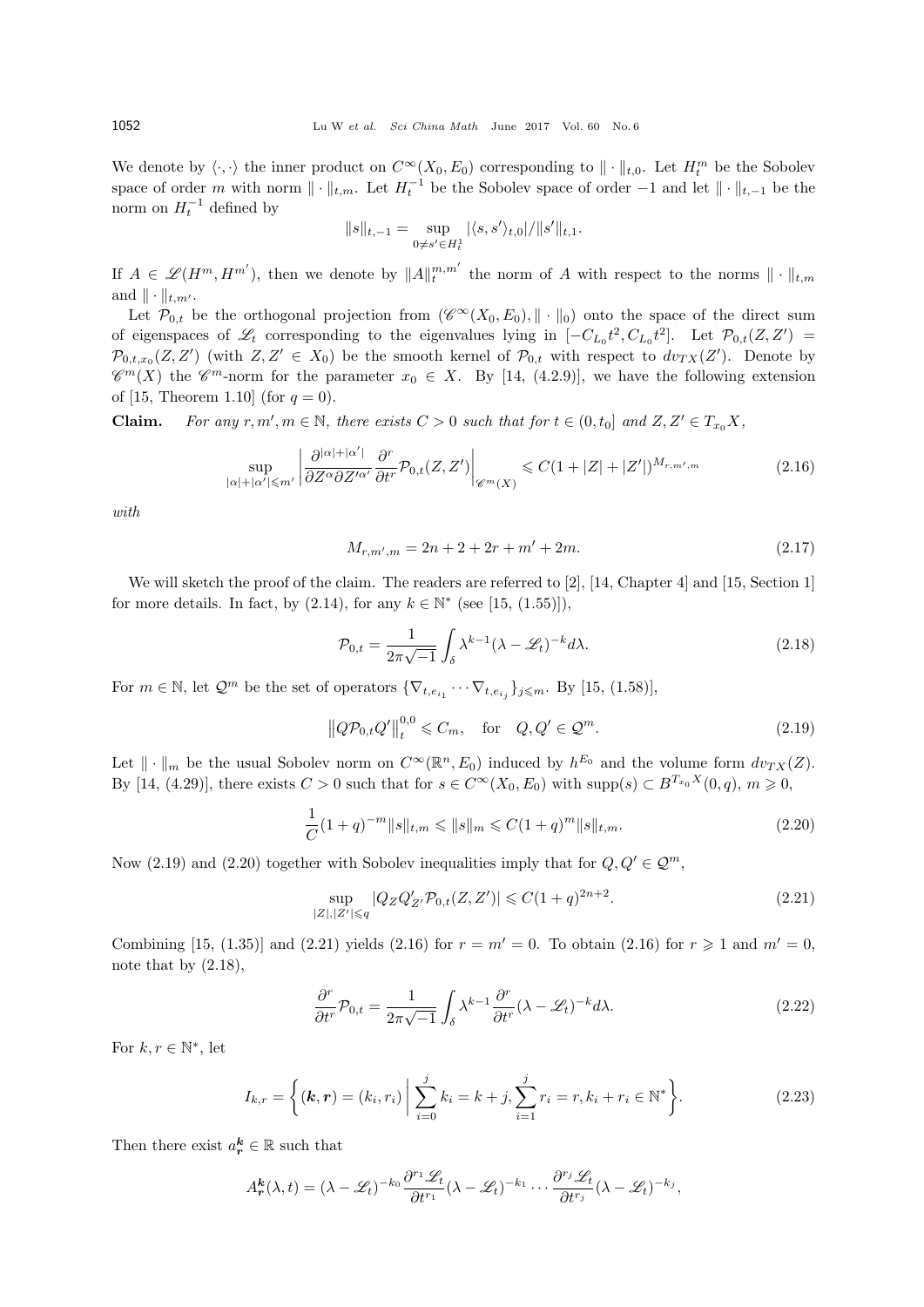Lu W *et al. Sci China Math* June 2017 Vol. 60 No. 6 1053

$$
\frac{\partial^r}{\partial t^r} (\lambda - \mathcal{L}_t)^{-k} = \sum_{(\mathbf{k}, \mathbf{r}) \in I_{k,r}} a^{\mathbf{k}}_{\mathbf{r}} A^{\mathbf{k}}_{\mathbf{r}}(\lambda, t). \tag{2.24}
$$

We can now carry on nearly word by word the corresponding part of the proof of  $[15,$  Theorem 1.10 to finish the proof of (2.16). We finish the proof of the claim.

Set (see [14, (4.1.65)])

$$
\mathscr{F}_r = \frac{1}{2\pi\sqrt{-1}r!} \int_{\delta} \lambda^{k-1} \sum_{(\mathbf{k},\mathbf{r}) \in I_{k,r}} a_{\mathbf{r}}^{\mathbf{k}} A_{\mathbf{r}}^{\mathbf{k}}(\lambda,0) d\lambda,
$$
\n
$$
\mathscr{F}_{r,t} = \frac{1}{r!} \frac{\partial^r}{\partial t^r} \mathcal{P}_{0,t} - \mathscr{F}_r.
$$
\n(2.25)

Let  $\mathscr{F}_r(Z,Z')$   $(Z,Z'\in T_{x_0}X)$  be the smooth kernel of  $\mathscr{F}$  with respect to  $dv_{TX}(Z')$ . Then  $\mathscr{F}_r(Z,Z')$  $\in \mathscr{C}^{\infty}(TX \times_X TX, \pi^* \text{End}(E)).$  By the proof of (2.16), we observe that  $\mathscr{F}_r$  verifies the similar inequalities to (2.16), i.e., to replace the factor  $\frac{\partial^r}{\partial t^r} \mathcal{P}_{0,r}$  in (2.16) by  $\mathscr{F}_r$ . Using this observation, (2.16) and (2.25), we obtain the extension of [15, Theorem 1.12]. There exists  $C > 0$  such that for  $t \in (0, t_0]$  and  $Z, Z' \in T_{x_0}X$ ,

$$
|\mathcal{F}_{r,t}(Z,Z')| \leq C t^{1/(2n+1)} (1+|Z|+|Z'|)^{2n+2}.
$$
\n(2.26)

By  $(2.25)$  and  $(2.26)$ , we have (see [15,  $(1.78)$ ])

$$
\frac{1}{r!} \frac{\partial^r}{\partial t^r} \mathcal{P}_{0,t} |_{t=0} = \mathscr{F}_r.
$$
\n(2.27)

By (2.16), (2.27) and the Taylor expansion

$$
G(t) - \sum_{r=0}^{k} \frac{1}{r!} \frac{\partial^r G}{\partial t^r}(0) t^r = \frac{1}{k!} \int_0^t (t-s)^k \frac{\partial^{k+1} G}{\partial s^{k+1}}(s) ds,
$$
\n(2.28)

we obtain the extension of [15, Theorem 1.13]. For any  $k, m, m' \in \mathbb{N}$ , there exists  $C > 0$  such that for  $t \in (0, t_0], Z, Z' \in T_{x_0}X$  and for  $|\alpha| + |\alpha'| \leq m'$ ,

$$
\left| \frac{\partial^{|\alpha|+|\alpha'|}}{\partial Z^{\alpha} Z'^{\alpha'}} \left( \mathcal{P}_{0,t} - \sum_{r=0}^{k} \mathcal{F}_r t^r \right) (Z, Z') \right|_{\mathscr{C}^m(X)} \leqslant C t^{k+1} (1 + |Z| + |Z'|)^{M_{k+1,m',m}}.
$$
 (2.29)

By  $(2.12)$  and  $(2.13)$ , for  $Z, Z' \in \mathbb{R}^{2n}$  (see [15,  $(1.112)$ ]),

$$
P_{0,\mathcal{H}_p}(Z,Z') = t^{-2n} \kappa^{-\frac{1}{2}}(Z) \mathcal{P}_{0,t}(Z/t, Z'/t) \kappa^{-\frac{1}{2}}(Z'). \tag{2.30}
$$

Combining  $(2.11)$ ,  $(2.29)$  and  $(2.30)$ , we obtain

$$
\left| \frac{\partial^{|\alpha|+|\alpha'|}}{\partial Z^{\alpha} Z'^{\alpha'}} \left( \frac{1}{p^n} P_{\mathcal{H}_p, x_0}(Z, Z') - \sum_{r=0}^k \mathscr{F}_r(\sqrt{p} Z, \sqrt{p} Z') \kappa^{-\frac{1}{2}}(Z) \kappa^{-\frac{1}{2}}(Z') p^{-\frac{r}{2}} \right) \right|_{\mathscr{C}^m(X)} \leq C p^{-\frac{k-m'+1}{2}} (1 + \sqrt{p}|Z| + \sqrt{p}|Z'|)^{M_{k+1, m', m}}.
$$
\n(2.31)

Now we fix  $k_0, m'$  and m. Take

$$
k = k_0 + m' + 2 \quad \text{and} \quad \theta = 1/(2M_{k+1,m',m}).\tag{2.32}
$$

Then for  $|\alpha| + |\alpha'| \leq m'$  and  $|Z|, |Z'| < p^{-\frac{1}{2}+\theta}$ , we have

$$
\left| \frac{\partial^{|\alpha|+|\alpha'|}}{\partial Z^{\alpha} Z'^{\alpha'}} \left( \frac{1}{p^n} P_{\mathcal{H}_p, x_0}(Z, Z') - \sum_{r=0}^k \mathscr{F}_r(\sqrt{p} Z, \sqrt{p} Z') \kappa^{-\frac{1}{2}}(Z) \kappa^{-\frac{1}{2}}(Z') p^{-\frac{r}{2}} \right) \right|_{\mathscr{C}^m(X)} \leq C p^{-\frac{k_0}{2} - 1}.
$$
\n(2.33)

To sum up, we have finished the proof of the following result.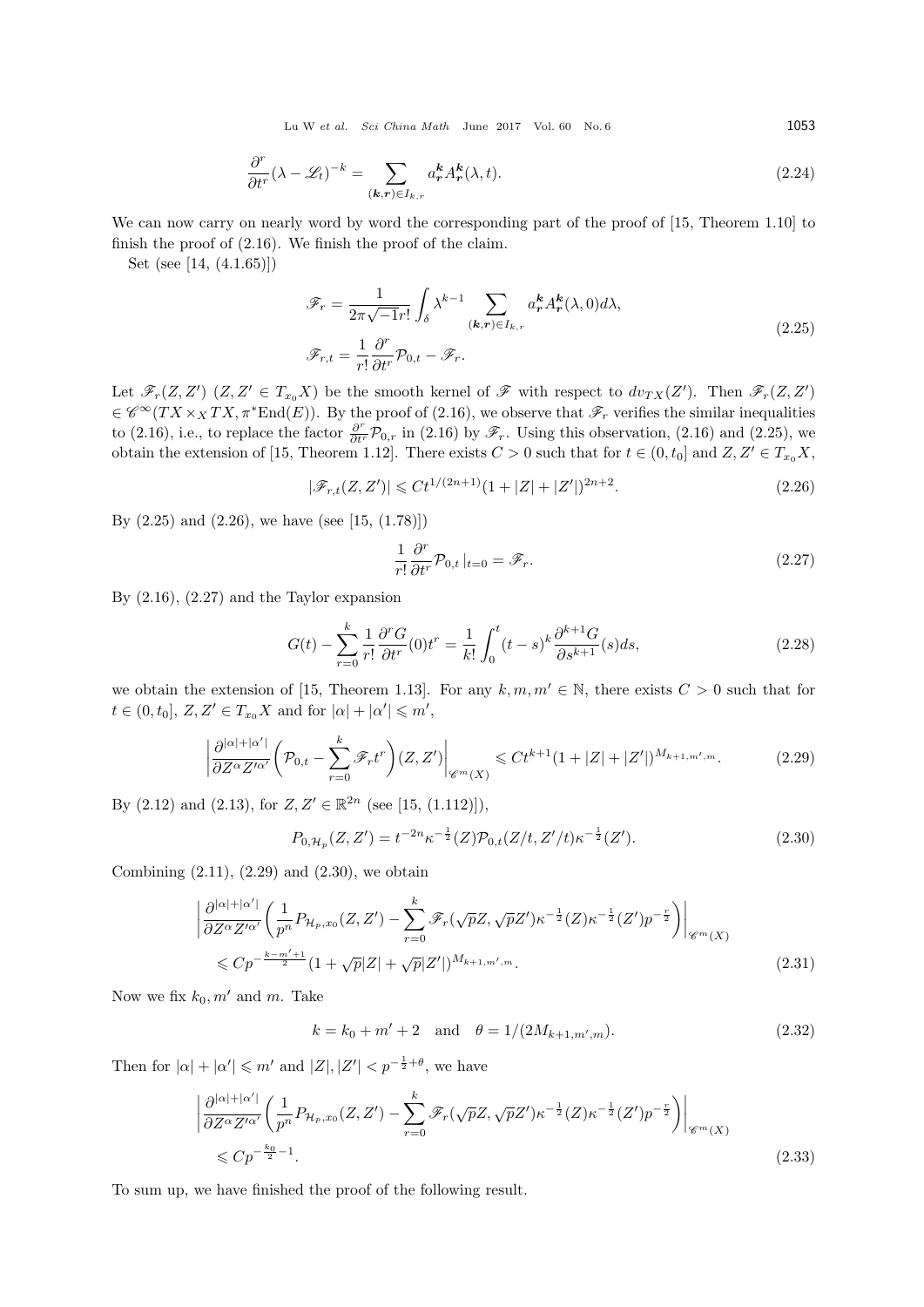**Theorem 2.1.** *For any k*0*, m′*  $, m \in \mathbb{N}$ , there exists  $C > 0$  such that for  $|\alpha| + |\alpha'| \leq m'$  and  $|Z|, |Z'|$  $\langle p^{-\frac{1}{2}+\theta} \text{ with }$ 

$$
\theta = \frac{1}{2(2n + 8 + 2k_0 + 3m' + 2m)},
$$
\n(2.34)

*we have*

$$
\left| \frac{\partial^{|\alpha|+|\alpha'|}}{\partial Z^{\alpha}Z'^{\alpha'}} \left( \frac{1}{p^n} P_{\mathcal{H}_p, x_0}(Z, Z') - \sum_{r=0}^k \mathscr{F}_r(\sqrt{p}Z, \sqrt{p}Z') \kappa^{-\frac{1}{2}}(Z) \kappa^{-\frac{1}{2}}(Z') p^{-\frac{r}{2}} \right) \right|_{\mathscr{C}^m(X)} \leqslant C p^{-\frac{k_0}{2}-1}, \quad (2.35)
$$

*where*  $k = k_0 + m' + 2$ .

We choose  $\{w_j\}_{j=1}^n$  an orthonormal basis of  $T_{x_0}^{(1,0)}X$  such that

$$
\dot{R}_{x_0}^L = \text{diag}(a_1, \dots, a_n) \in \text{End}(T_{x_0}^{(1,0)}X). \tag{2.36}
$$

Then  $e_{2j-1} = \frac{1}{\sqrt{2}}$  $\frac{1}{2}(w_j + \overline{w}_j)$  and  $e_{2j} = \frac{\sqrt{-1}}{\sqrt{2}}(w_j - \overline{w}_j)$ ,  $j = 1, \ldots, n$ , form an orthonormal basis of  $T_{x_0}X$ . We use the coordinates on  $T_{x_0}X \simeq \mathbb{R}^{2n}$  induced by  $\{e_i\}$  as in (2.6) and in what follows we also introduce the complex coordinates  $z = (z_1, \ldots, z_n)$  on  $\mathbb{C}^n \simeq \mathbb{R}^{2n}$ . Set

$$
\mathcal{P}(Z, Z') = \prod_{j=1}^{n} \frac{a_j}{2\pi} \exp\bigg[ -\frac{1}{4} \sum_{j=1}^{n} a_j (|z_j|^2 + |z'_j|^2 - 2z_j \overline{z}'_j) \bigg]. \tag{2.37}
$$

By [15, Theorem 1.18], there exist  $J_r(Z, Z')$  polynomials in  $Z$  and  $Z'$  with the same parity as  $r$  and degree  $\leqslant 3r$  such that

$$
\mathscr{F}_r(Z, Z') = J_r(Z, Z') \mathscr{P}(Z, Z'), \quad J_0(Z, Z') = 1.
$$
\n
$$
(2.38)
$$

## **3 Proof of Theorem 1.1**

Now  $g^{TX}(\cdot, \cdot) := \omega(\cdot, J \cdot)$ , thus  $a_j = 2\pi$  in (2.37).

Recall that the classical heat kernel on  $\mathbb{C}^n$  is  $e^{-u\Delta}(Z, Z') = (4\pi u)^{-n} e^{-\frac{1}{4u}|Z - Z'|^2}$ . Then

$$
|\mathcal{P}(Z,Z')|^2 = e^{-\pi |Z - Z'|^2} = e^{-\frac{\Delta}{4\pi}}(Z,Z').
$$
\n(3.1)

Note that  $|P_{\mathcal{H}_p,x_0}(Z,Z')|^2 = P_{\mathcal{H}_p,x_0}(Z,Z')\overline{P_{\mathcal{H}_p,x_0}(Z,Z')}$ . By (1.8), (2.35), (2.38) and (3.1), there exist polynomials  $J'_r(Z, Z')$  in Z and  $Z'$  such that for  $|Z|, |Z'| < p^{-\frac{1}{2}+\theta}$  with  $\theta$  in (2.34),

$$
\left| \frac{1}{p^{2n}} K_{p,x_0}(Z, Z') - \left( 1 + \sum_{r=1}^k p^{-\frac{r}{2}} J'_r(\sqrt{p} Z, \sqrt{p} Z') \right) e^{-\pi p |Z - Z'|^2} \right|_{\mathscr{C}^m(X)} \leqslant C p^{-\frac{k_0}{2} - 1},\tag{3.2}
$$

with

$$
J_1'(0, Z') = (J_1 + \overline{J_1})(0, Z').
$$
\n(3.3)

For a function  $f \in \mathscr{C}^{\infty}(X)$ , we denote by  $f_{x_0}(Z)$  the function  $f$  in normal coordinates  $Z$  around a point  $x_0 \in X$ . We have thus a family  $(f_{x_0})$  of functions indexed by the parameter  $x_0 \in X$ . Combining  $(1.8), (2.5)$  with  $\theta$  in  $(2.34),$  and  $(3.2),$  we obtain

$$
\left| \frac{1}{p^n} K_p f - p^n \int_{|Z'| \leqslant \varepsilon p^{-\theta/2}} \left( 1 + \sum_{r=1}^k p^{-\frac{r}{2}} J'_r(0, \sqrt{p} Z') \right) e^{-\pi p |Z'|^2} f_{x_0}(Z') dv_X(Z') \right|_{\mathscr{C}^m(X)} \n\leqslant C p^{-\frac{k_0}{2} - 1} |f| \mathscr{C}^m(X).
$$
\n(3.4)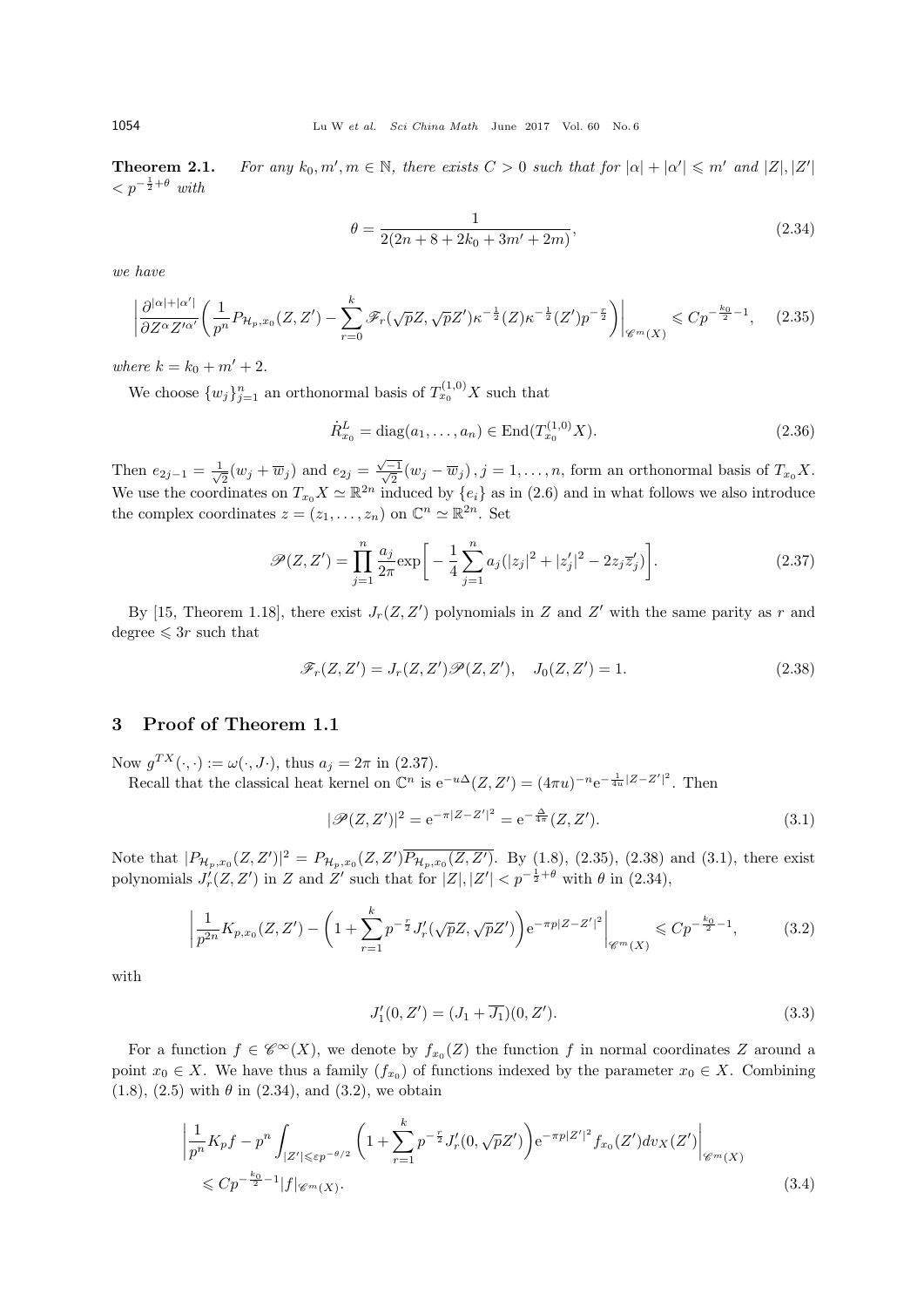By using Taylor expansion of  $f_{x_0}(Z')$  at 0, we obtain

$$
\left| p^{n} \int_{|Z'| \leqslant \varepsilon p^{-\theta/2}} J'_{r}(0, \sqrt{p}Z') e^{-\pi p |Z'|^{2}} f_{x_{0}}(Z') dv_{X}(Z') \right|_{\mathscr{C}^{m}(X)} \leqslant C|f|_{\mathscr{C}^{m}(X)},
$$
\n
$$
\left| p^{n} \int_{|Z'| \leqslant \varepsilon p^{-\theta/2}} e^{-\pi p |Z'|^{2}} f_{x_{0}}(Z') dv_{X}(Z') - f(x_{0}) \right|_{\mathscr{C}^{m}(X)} \leqslant \frac{C}{p} |f|_{\mathscr{C}^{m+2}(X)}.
$$
\n(3.5)

Finally, by [15, Theorem 1.18] and [15, (1.97), (1.98) and (1.111)], we obtain

$$
\int_{Z' \in \mathbb{C}^n} \overline{J_1}(0, Z') |\mathscr{P}|^2(0, Z') dZ'
$$
\n
$$
= \int_{Z' \in \mathbb{C}^n} \mathscr{P}(0, Z') J_1(Z', 0) \mathscr{P}(Z', 0) dZ'
$$
\n
$$
= (\mathscr{P} J_1 \mathscr{P})(0, 0) = 0.
$$
\n(3.6)

Combining Taylor expansion of  $f_{x_0}(Z')$  at 0, and (3.6) yields

$$
\left| p^{n} \int_{|Z'| \leqslant \varepsilon p^{-\theta/2}} p^{-1/2} J'_{1}(0, \sqrt{p}Z') e^{-\pi p |Z'|^{2}} f_{x_{0}}(Z') dv_{X}(Z') \right|_{\mathscr{C}^{m}(X)} \leqslant \frac{C}{p} |f|_{\mathscr{C}^{m+2}(X)}.
$$
 (3.7)

Combining (3.4) for  $k_0 = 0$ , (3.5) and (3.7) yields

$$
\left|\frac{1}{p^n}K_p f - f\right|_{\mathscr{C}^m(X)} \leqslant \frac{C}{p}|f|_{\mathscr{C}^{m+2}(X)}.\tag{3.8}
$$

Then the desired  $\mathscr{C}^m$ -estimate (1.10) follows from (1.9) and (3.8). The proof of the uniformity assertion from Theorem 1.1 is modeled on [14, Subsection 4.1.7] and [15, Subsection 1.5]. First, we notice that in the proof of (2.16), we only use the derivatives of the coefficients of  $\mathscr{L}_t$  with order  $\leq 2n + m + m' + r + 2$ . Thus, by  $(2.28)$ , the constants in  $(2.16)$  and  $(2.26)$   $((2.29)$  and  $(2.31)$ , respectively) are bounded, if with respect to a fixed metric  $g_0^{TX}$ , the  $\mathscr{C}^{2n+m+m'+r+3}$  ( $\mathscr{C}^{2n+m+m'+k+4}$ , respectively)-norms on *X* of the data  $g^{TX}, h^L, \nabla^L, h^E, \nabla^E$  and  $\Phi$  are bounded and  $g^{TX}$  is bounded below. Note  $k = k_0 + m' + 2$ in  $(2.35)$ . Then the constants in  $(2.35)$   $((3.2), (3.4)$  and  $(3.8)$ , respectively) are bounded if with respect to a fixed metric  $g_0^{TX}$ , the  $\mathscr{C}^{2n+m+2m'+k_0+6}$  ( $\mathscr{C}^{2n+m+k_0+6}$ ,  $\mathscr{C}^{2n+m+k_0+6}$  and  $\mathscr{C}^{2n+m+6}$ , respectively)-norm on *X* of the data  $g^{TX}, h^L, \nabla^L, h^E, \nabla^E$  and  $\Phi$  are bounded and  $g^{TX}$  is bounded below. Moreover, taking derivatives with respect to the parameters we obtain a similar equation to  $(2.22)$  (see [15, (1.65)]). Thus the  $\mathscr{C}^m$ -norm in (3.8) can also include the parameters of the  $\mathscr{C}^m$ -norm if the  $\mathscr{C}^m$ -norms (with respect to the parameter  $x_0 \in X$  of derivatives of the above data with order  $\leq 2n + 6$  are bounded. Thus we can take *C* in (1.10) independent of  $g^{TX}$ . The proof of Theorem 1.1 is completed.

**Acknowledgements** This work was supported by National Natural Science Foundation of China (Grant Nos. 11401232 and 11528103), Agence nationale de la recherche (Grant No. ANR-14-CE25-0012-01), funded through the Institutional Strategy of the University of Cologne within the German Excellence Initiative and Deutsche Forschungsgemeinschaft Funded Project Sonderforschungsbereich Transregio 191.

#### **References**

- 1 Cao H, Keller J. On the Calabi problem: A finite-dimensional approach. J Eur Math Soc (JEMS), 2013, 15: 1033–1065
- 2 Dai X, Liu K, Ma X. On the asymptotic expansion of Bergman kernel. J Differential Geom, 2006, 72: 1–41
- 3 Donaldson S K. Scalar curvature and projective embeddings. I. J Differential Geom, 2001, 59: 479–522
- 4 Donaldson S K. Lower bounds on the Calabi functional. J Differential Geom, 2005, 70: 453–472
- 5 Donaldson S K. Some numerical results in complex differential geometry. Pure Appl Math Q, 2009, 5: 571–618
- 6 Fine J. Calabi flow and projective embeddings, with an appendix by Kefeng Liu and Xiaonan Ma. J Differential Geom, 2010, 84: 489–523
- 7 Guillemin V, Uribe A. The Laplace operator on the *n*-th tensor power of a line bundle: Eigenvalues which are bounded uniformly in *n*. Asymptot Anal, 1988, 1: 105–113